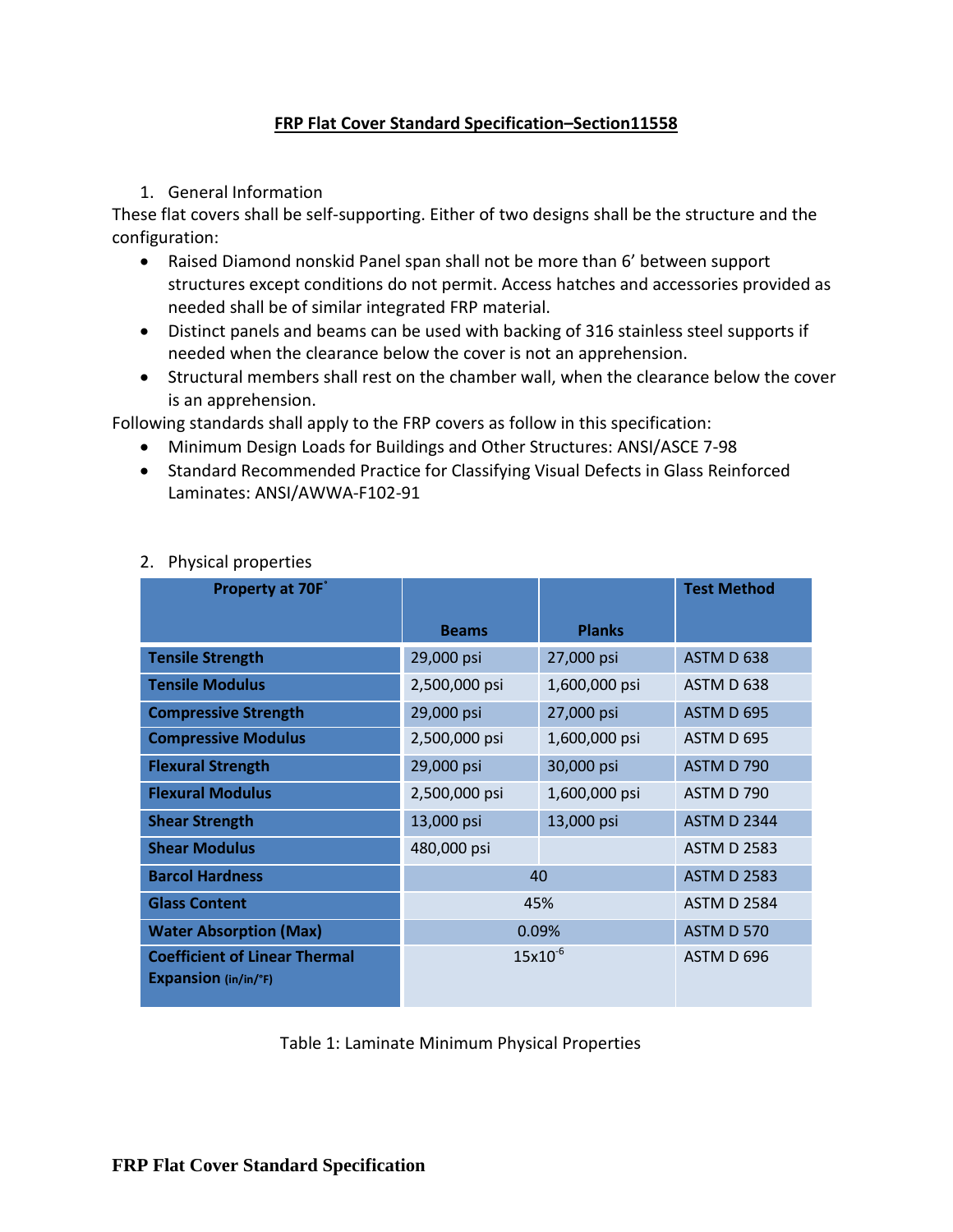# 3. Design Criteria

The Flat covers will be designed under ANSI/ASCE 7-98:

- Personnel load: 300 lbs. in 12" square with an L/240
- Environmental load: 50 psf minimum (or designated area data per ANSI/ASCE 7-98 ) with an L/240
- Snow load: In accordance with ANSI/ASCE 7-98 for the designated area, the value shall be as calculated
- Wind load: 100 mph minimum (or designated area data per ANSI/ASCE 7-98 )
- Seismic zone requirements per ANSI/ASCE 7-98 for the designated area.
- Design safety factor of 4:1 for allowable stresses shall be met for all load combinations.
- Horizontal loads shall be contained by both support structures and panel sections.
- The design and installation shall incorporate provisions for thermal expansion and contraction over an ambient air temperature range of -30 to 120F.

#### 4. Materials

Materials for the FRP Flat covers shall be chosen accordingly to the function and service specified. The raw materials shall be new and shall exist in their preside standards in the usage. Not any of the material shall be used in the construction which the engineer rejects. Approval for incorporation into the project will be made only after the review of shop drawings and specifications.

The Edgeng flat covers are made out of a resin which shall be corrosion resistant polyester. Ultraviolet-light inhibitors shall be added to the laminate to prevent degradation due to sun light.

### 5. General Requirements

FRP High strength molded material shall be used to develop all structural components. Cut edges or drilled holes shall be sealed with paraffinated resin solution. A non-skid surface shall be supplied that is comprised of aliphatic acrylic polyurethane non-skid coating with UV protection and RAISED molded Diamond Pattern on top of plank surface. Gasketing for panel joints shall be EPDM sponge. If required on the contract drawings access hatches and accessories shall be provided on cover segments.

### 6. Submittals

The final project approval will be made after all the drawings, specifications and data are reviewed precisely. The shop drawings shall be drawn of the required projects according to all the dimensions, anchor locations and the location area dimensions.

Specifications for the relevant project in all areas of components shall be provided. Details of the major fabricated components showing the arrangement of components and labeled with component sizes and materials of construction shall be submitted.

Structural calculations for all components shall be submitted. Manufacturer's commended procedures for job site storage of equipment, handling, and erection shall be submitted.

The fabricator shall supply any and all analyses relevant to the composite design as a part of the shop drawings. To the sections where the conventional methods are not being applied, the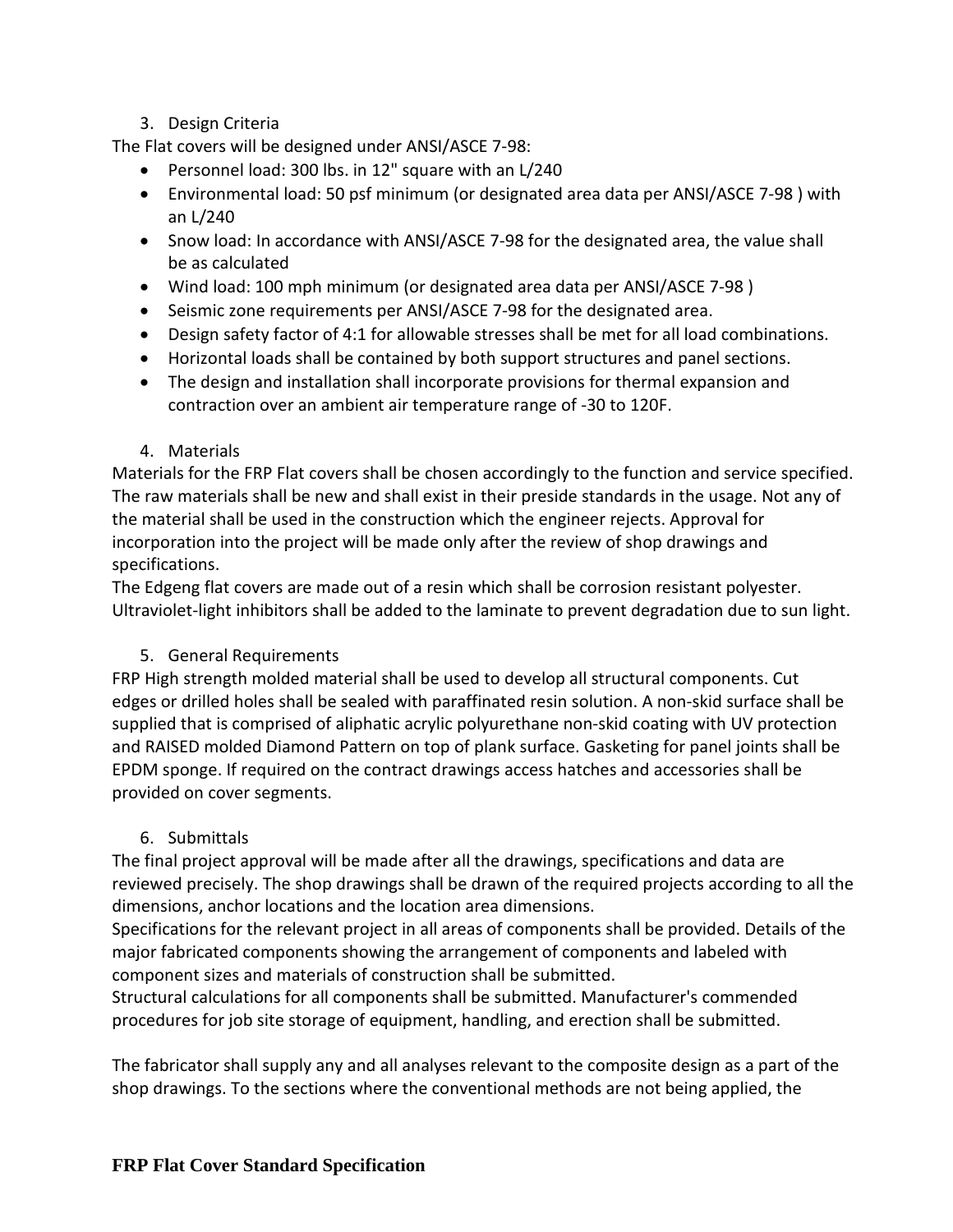standard strengths of materials and finite element analysis of each section should be included in the calculations. Furthermore, for the calculated loads, a complete laminate analysis shall be submitted identifying the various factors of safety for the proposed laminate schedule. The evaluation of deflection and stresses on panel sections under uniform loading shall incorporate numerical analysis calculations.

- 7. Quality Assurance
- A. Qualifications:
- o Five years successful experience in fabricating FRP Flat cover systems would be the minimum requirement for the manufacturer.
- o FRP flat cover manufacturer shall retain a registered professional engineer legally qualified to practice in same state as the Site.
- o Responsibilities include:
- o FRP cover system performance and design criteria stated in the Contract Documents shall be reviewed.
- o Written requests should be prepared for clarifications or interpretations of performance or design criteria for submittal to engineer or contractor.
- o Preparation of design calculations verifying complianceof FRP cover system with requirements of the Contract Documents should be supervised.
- o Signing and sealing all calculations.
- o Design of FRP flat cover system was performed in accordance with performance and design criteria stated in the Contract Documents should be certified
- Installer Qualifications
	- o Retain a single installer trained and with record of successful experience in installing FRP cover systems.
	- o Installer shall have record of successfully installing FRP cover systems in accordance with recommendations and requirements of manufacturer, or shall provide evidence of being acceptable to the manufacturer.
	- o Installer shall employ only tradesmen with specific skill and successful experience in the type of Work required.
	- o When requested by the engineer, submit name and qualifications of installer with the following information for at least three successful, completed projects:
	- o Names and telephone numbers of owner and architect or engineer responsible for each project.
	- o Approximate contract cost of the FRP cover systems for which installer was responsible.
	- B. System Manufacture
	- 1. EDGENG Contact Information 405-888-6327 Or Approved equal.